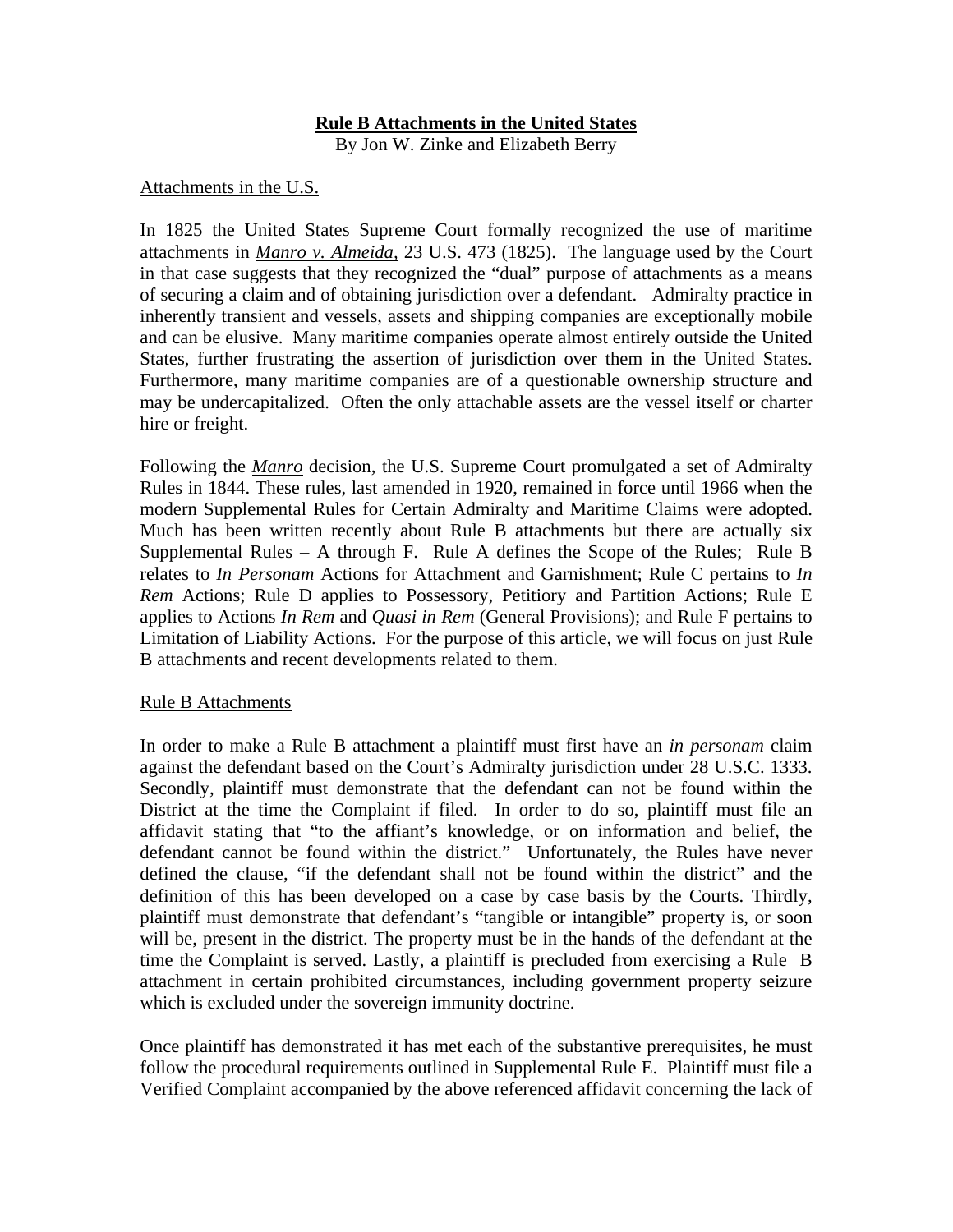defendant's presence in the District. Because maritime assets can easily be removed from a District, Rule B actions are entitled to priority. Prior to issuing the attachment, the Judge must review the Complaint and, if satisfied that it meets all the necessary criteria, then issue an ex parte order of the requested writ of attachment.

Over the years, there have been many constitutional challenges to Rule B attachments, primarily on there being a lack of procedural safeguards. The Courts largely rejected these challenges on the basis that plaintiffs in Admiralty cases faced unique problems. Other challenges were made based on how to define a defendant's 'presence' within the district. The Courts developed a two element approach to resolve this: Whether a defendant could be served with process in the District; and whether there was jurisdiction over defendant in the District. If either element could not be met, the attachment is proper.

Rule B does not require prior notice to be given to a defendant before his property can be attached. This was the basis of many of the Constitutional challenges to Rule B. In 1985 the U.S. Congress amended Rule B to eliminate any doubt whether Rule B was consistent with the principles of due process and a provision for a prompt post seizure hearing was adopted. Rule E (4)(f) now provides any party with a cognizable interest in the seized property an opportunity for a timely post seizure judicial hearing to challenge any alleged deficiency.

## Recent Rule B Developments

In 2002 the Second Circuit Court of Appeals in New York was confronted with two difficult questions in the *Winter Storm Shipping v. TPI*, 310 F. 3<sup>rd</sup> 263 (2d Cir. 2002) case: Whether a plaintiff could attach an electronic fund transfer ("EFT"); and whether an EFT qualified as "attachable property" under Rule B. The Court held in that matter that an EFT at an intermediary bank within the District in attachable property as Rule B applies to all "tangible and intangible property'. Subsequent to the decision in *Winter Storm*, the number of Rule B attachments of EFTs filed in New York increased dramatically such that by the time *Shipping Corporation of India v. Jaldhi* was decided by the Second Circuit Court of Appeals in 2009, fully 1/3 of the cases filed in the Southern District of New York were Rule B attachments. The Court in *Jaldhi* overturned *Winter Storm* and held that EFTs being processed by an intermediary bank are not property subject to attachment under Rule B. The Court recognized that their decision in *Winter Storm* produced a "substantial body of critical commentary", not the least of which was by the banks in New York inundated with thousands of Rule B attachments. The Court found that *Winter Storm* directly led to strains on the federal courts and international banks operating within the Second Circuit. They even suggested that their decision had threatened the usefulness of the U.S. dollar in international transactions.

It is quite unusual for a Court of Appeals to overrule such a recent decision as *Winter Storm* but the Court went to some lengths to show that other, recent decisions by the Courts in New York had "cabined *Winter Storm* to minimize its effects on the courts and banks of New York without overturning *Winter Storm* directly." In *STX Panocean v.*